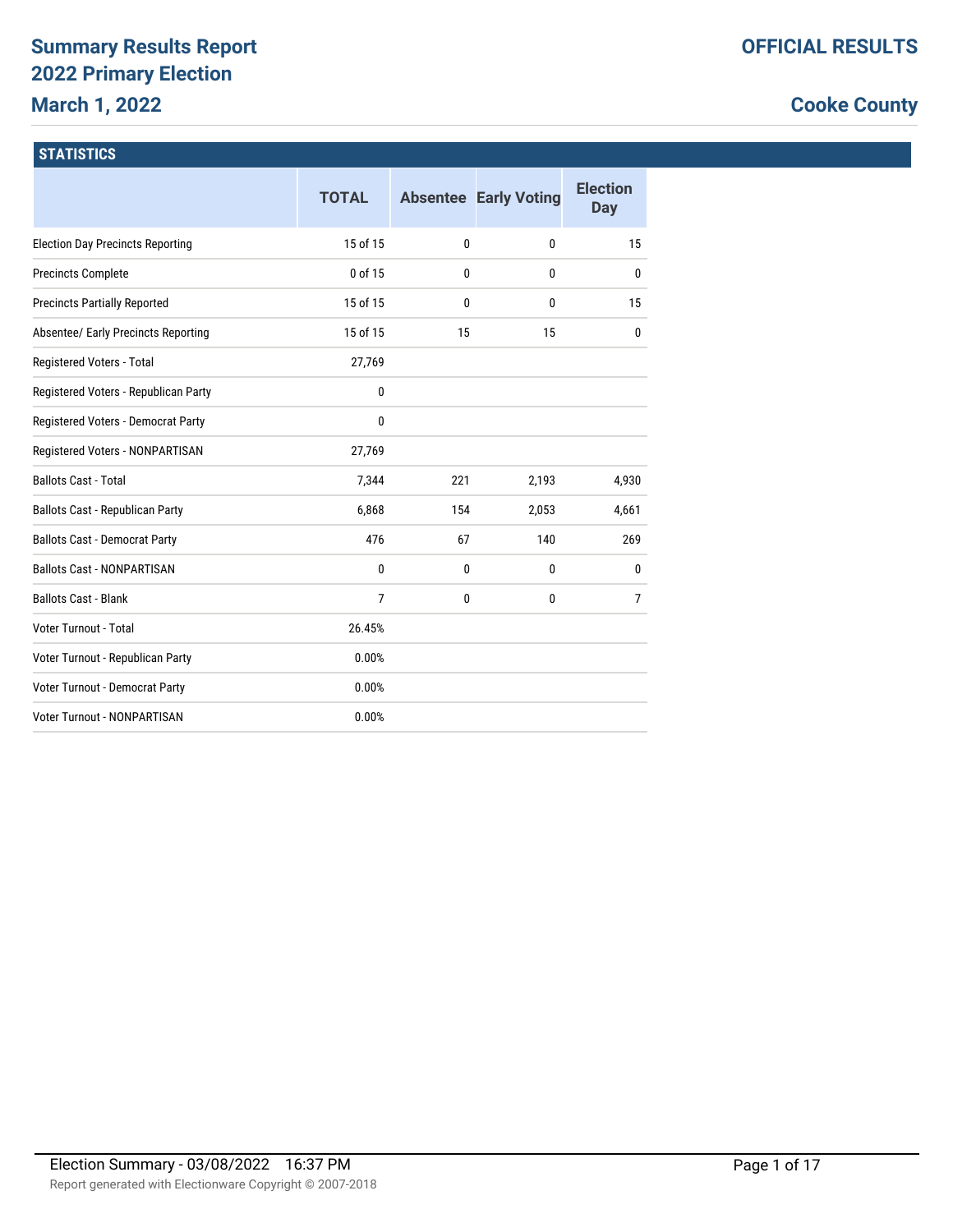### **REP US Rep, District 26**

Vote For 1

|                      | <b>TOTAL</b> | <b>VOTE %</b> |                | <b>Absentee Early Voting</b> | <b>Election</b><br><b>Day</b> |
|----------------------|--------------|---------------|----------------|------------------------------|-------------------------------|
| <b>Isaac Smith</b>   | 562          | 9.50%         | 8              | 164                          | 390                           |
| Vincent Gallo        | 422          | 7.13%         | $\overline{2}$ | 132                          | 288                           |
| Michael C. Burgess   | 4,440        | 75.04%        | 111            | 1,427                        | 2,902                         |
| <b>Brian Brazeal</b> | 248          | 4.19%         | 2              | 69                           | 177                           |
| Raven Harrison       | 245          | 4.14%         | 4              | 60                           | 181                           |
| Overvotes            | 0            |               | $\mathbf 0$    | 0                            | $\mathbf 0$                   |
| <b>Undervotes</b>    | 951          |               | 27             | 201                          | 723                           |

### **REP Governor**

|                     | <b>TOTAL</b> | <b>VOTE %</b> |                | <b>Absentee Early Voting</b> | <b>Election</b><br><b>Day</b> |
|---------------------|--------------|---------------|----------------|------------------------------|-------------------------------|
| Greg Abbott         | 4,308        | 63.59%        | 126            | 1,364                        | 2,818                         |
| Don Huffines        | 777          | 11.47%        | 6              | 181                          | 590                           |
| <b>Chad Prather</b> | 346          | 5.11%         | 4              | 85                           | 257                           |
| Danny Harrison      | 25           | 0.37%         | 1              | $\overline{7}$               | 17                            |
| Allen B. West       | 1,109        | 16.37%        | 10             | 320                          | 779                           |
| Kandy Kaye Horn     | 62           | 0.92%         | $\overline{2}$ | 19                           | 41                            |
| <b>Rick Perry</b>   | 126          | 1.86%         | $\overline{2}$ | 43                           | 81                            |
| Paul Belew          | 22           | 0.32%         | $\overline{2}$ | 4                            | 16                            |
| Overvotes           | 0            |               | $\pmb{0}$      | $\pmb{0}$                    | $\mathbf 0$                   |
| Undervotes          | 93           |               | 1              | 30                           | 62                            |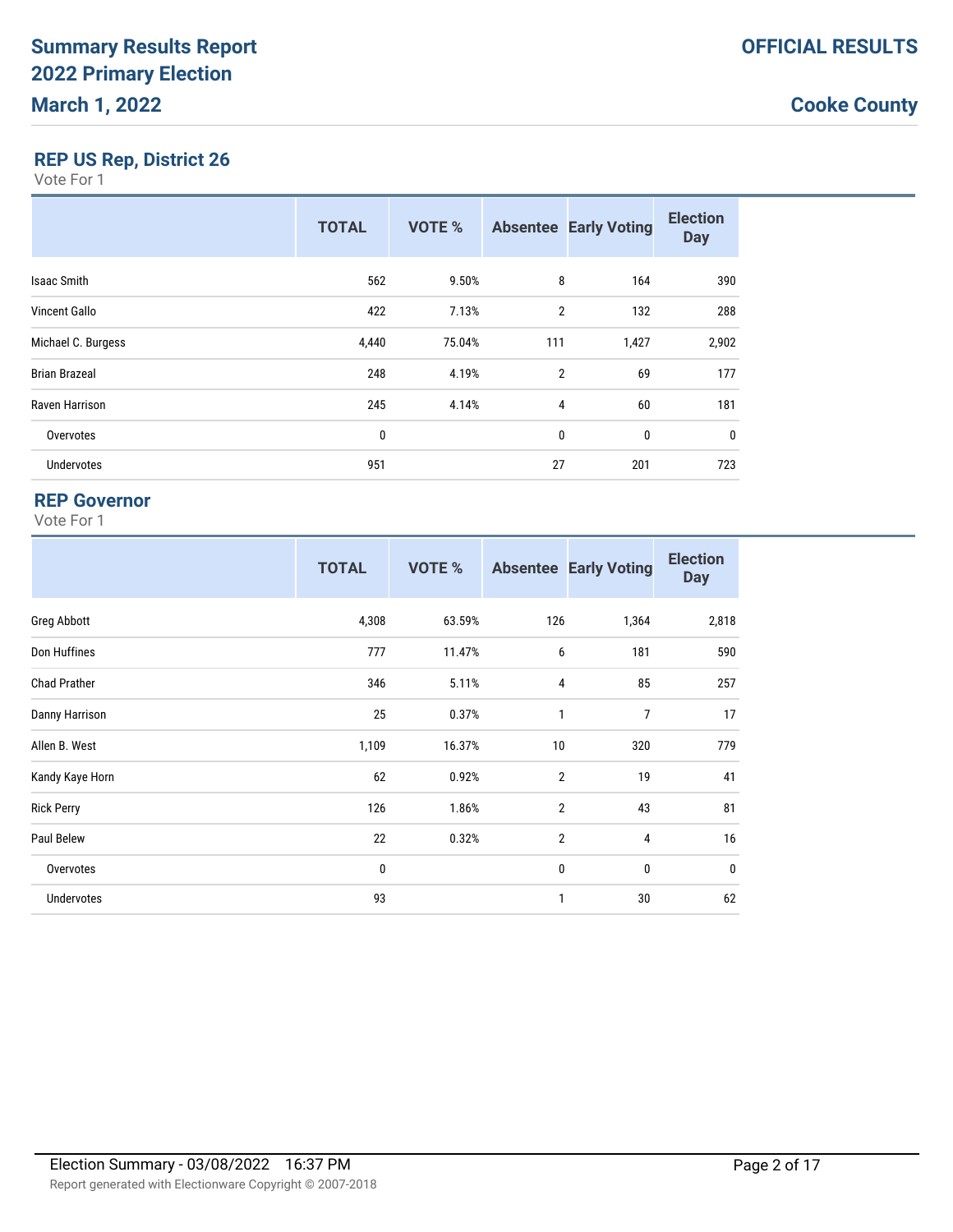#### **REP Lieutenant Governor**

Vote For 1

|                        | <b>TOTAL</b> | <b>VOTE %</b> |                | <b>Absentee Early Voting</b> | <b>Election</b><br><b>Day</b> |
|------------------------|--------------|---------------|----------------|------------------------------|-------------------------------|
| Zach Vance             | 378          | 6.02%         | 7              | 119                          | 252                           |
| Dan Patrick            | 4,611        | 73.48%        | 120            | 1,395                        | 3,096                         |
| <b>Todd M. Bullis</b>  | 89           | 1.42%         | 1              | 20                           | 68                            |
| <b>Trayce Bradford</b> | 433          | 6.90%         | $\overline{7}$ | 134                          | 292                           |
| <b>Aaron Sorrells</b>  | 159          | 2.53%         | $\overline{2}$ | 44                           | 113                           |
| Daniel Miller          | 605          | 9.64%         | 7              | 175                          | 423                           |
| Overvotes              | 0            |               | $\mathbf 0$    | 0                            | $\mathbf 0$                   |
| Undervotes             | 593          |               | 10             | 166                          | 417                           |

### **REP Attorney General**

Vote For 1

|                   | <b>TOTAL</b> | <b>VOTE %</b> |    | <b>Absentee Early Voting</b> | <b>Election</b><br><b>Day</b> |
|-------------------|--------------|---------------|----|------------------------------|-------------------------------|
| Louie Gohmert     | 1,327        | 19.95%        | 18 | 382                          | 927                           |
| Ken Paxton        | 2,606        | 39.18%        | 68 | 719                          | 1,819                         |
| George P. Bush    | 2,002        | 30.10%        | 40 | 594                          | 1,368                         |
| Eva Guzman        | 716          | 10.77%        | 24 | 307                          | 385                           |
| Overvotes         | 0            |               | 0  | 0                            | $\mathbf 0$                   |
| <b>Undervotes</b> | 217          |               | 4  | 51                           | 162                           |

## **REP Comptroller of Public Accounts**

|                   | <b>TOTAL</b> | <b>VOTE %</b> |     | <b>Absentee Early Voting</b> | <b>Election</b><br><b>Day</b> |
|-------------------|--------------|---------------|-----|------------------------------|-------------------------------|
| Glenn Hegar       | 4,615        | 82.03%        | 107 | 1,424                        | 3,084                         |
| Mark V. Goloby    | 1,011        | 17.97%        | 23  | 294                          | 694                           |
| Overvotes         | 0            |               | 0   | 0                            | 0                             |
| <b>Undervotes</b> | 1,242        |               | 24  | 335                          | 883                           |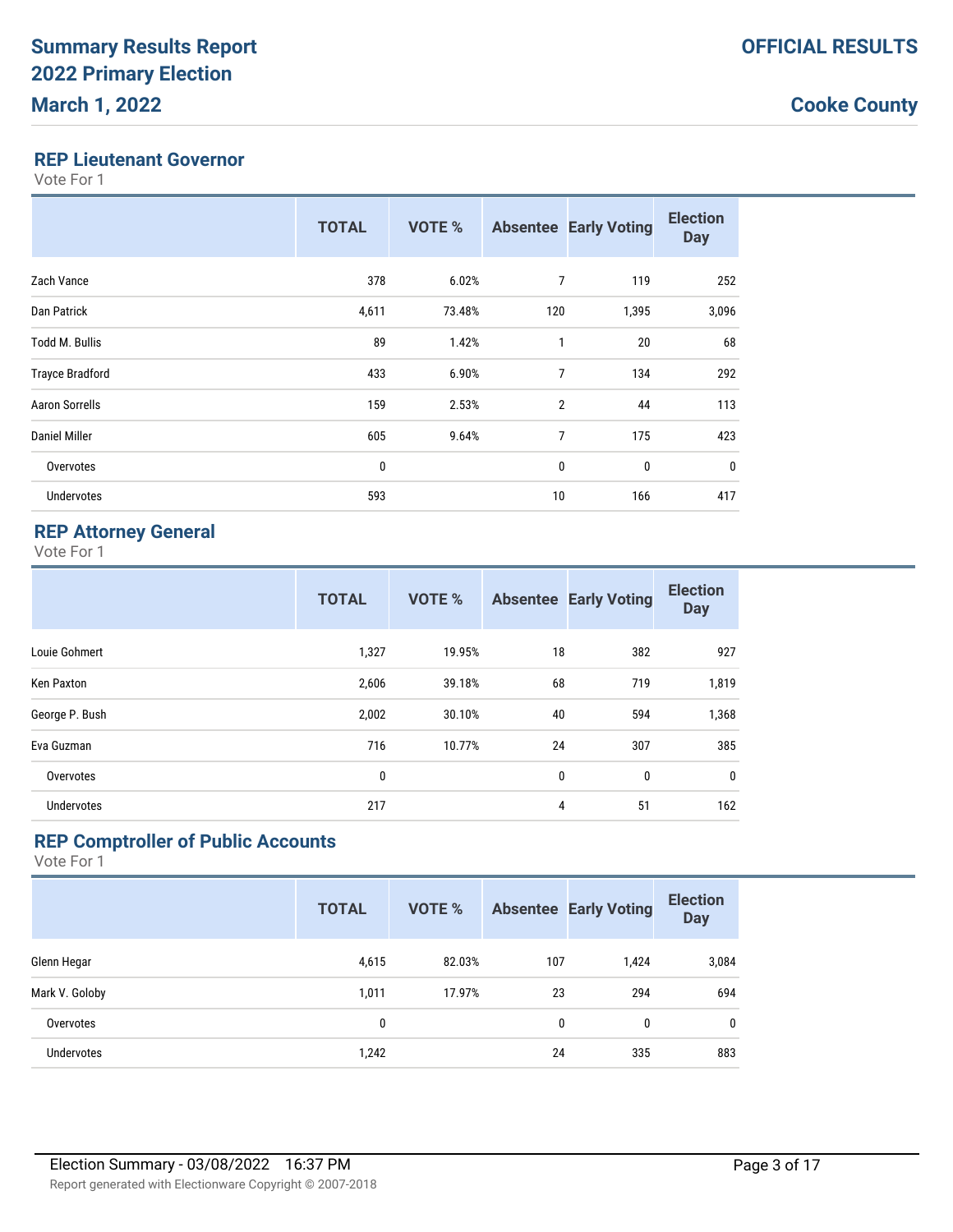# **REP Comm General Land Office**

Vote For 1

|                        | <b>TOTAL</b> | VOTE % |                | <b>Absentee Early Voting</b> | <b>Election</b><br><b>Day</b> |
|------------------------|--------------|--------|----------------|------------------------------|-------------------------------|
| Ben Armenta            | 369          | 7.67%  | 9              | 108                          | 252                           |
| Don W. Minton          | 612          | 12.72% | 11             | 207                          | 394                           |
| <b>Tim Westley</b>     | 809          | 16.81% | 10             | 227                          | 572                           |
| Dawn Buckingham        | 1,506        | 31.30% | 46             | 480                          | 980                           |
| <b>Weston Martinez</b> | 151          | 3.14%  | $\overline{7}$ | 34                           | 110                           |
| Rufus Lopez            | 114          | 2.37%  | 1              | 36                           | 77                            |
| Victor Avila           | 400          | 8.31%  | 14             | 139                          | 247                           |
| Jon Spiers             | 851          | 17.68% | 19             | 239                          | 593                           |
| Overvotes              | 0            |        | $\mathbf 0$    | 0                            | $\mathbf 0$                   |
| Undervotes             | 2,056        |        | 37             | 583                          | 1,436                         |

# **REP Commissioner of Agriculture**

|                  | <b>TOTAL</b> | <b>VOTE %</b> |    | <b>Absentee Early Voting</b> | <b>Election</b><br><b>Day</b> |
|------------------|--------------|---------------|----|------------------------------|-------------------------------|
| Carey A. Counsil | 587          | 10.77%        | 20 | 177                          | 390                           |
| James White      | 1,740        | 31.91%        | 37 | 543                          | 1,160                         |
| Sid Miller       | 3,125        | 57.32%        | 64 | 926                          | 2,135                         |
| Overvotes        | $\mathbf{1}$ |               | 0  | 0                            | 1                             |
| Undervotes       | 1,415        |               | 33 | 407                          | 975                           |
|                  |              |               |    |                              |                               |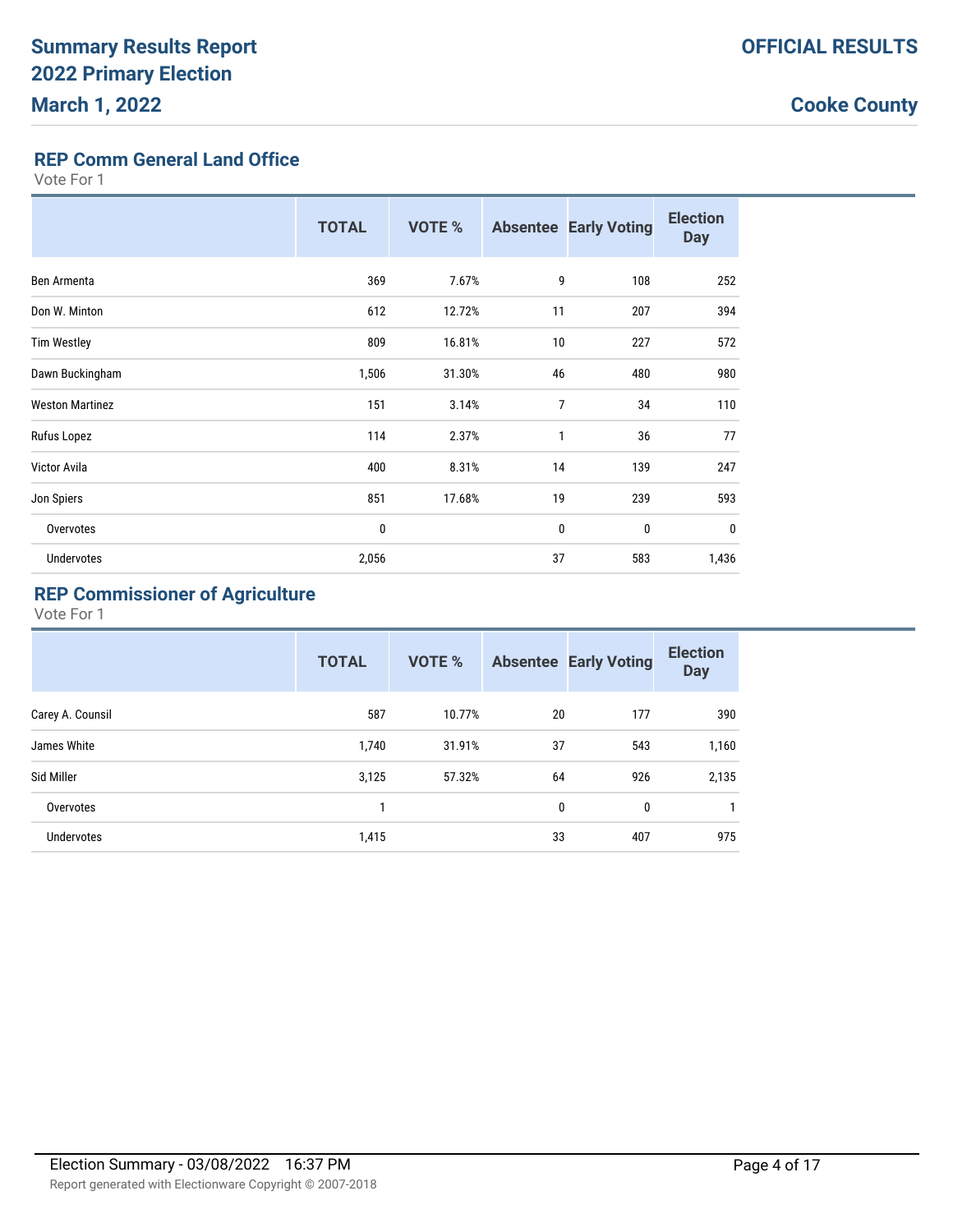### **REP Railroad Commissioner**

Vote For 1

|                        | <b>TOTAL</b> | <b>VOTE %</b> |    | <b>Absentee Early Voting</b> | <b>Election</b><br><b>Day</b> |
|------------------------|--------------|---------------|----|------------------------------|-------------------------------|
| Dawayne Tipton         | 1,013        | 20.22%        | 17 | 313                          | 683                           |
| Wayne Christian        | 2,238        | 44.67%        | 62 | 664                          | 1,512                         |
| Sarah Stogner          | 788          | 15.73%        | 19 | 260                          | 509                           |
| Tom Slocum Jr          | 445          | 8.88%         | 10 | 119                          | 316                           |
| Marvin "Sarge" Summers | 526          | 10.50%        | 7  | 154                          | 365                           |
| Overvotes              | 1            |               | 0  | 0                            | 1                             |
| Undervotes             | 1,857        |               | 39 | 543                          | 1,275                         |

## **REP Justice, Supreme Court, Pl 3**

Vote For 1

|                | <b>TOTAL</b> | VOTE %  |     | <b>Absentee Early Voting</b> | <b>Election</b><br><b>Day</b> |
|----------------|--------------|---------|-----|------------------------------|-------------------------------|
| Debra Lehrmann | 4,992        | 100.00% | 113 | 1.496                        | 3,383                         |
| Overvotes      | 0            |         | 0   |                              | 0                             |
| Undervotes     | 1,876        |         | 41  | 557                          | 1,278                         |

### **REP Justice, Supreme Court, Pl 5**

|                   | <b>TOTAL</b> | VOTE %  |     | <b>Absentee Early Voting</b> | <b>Election</b><br><b>Day</b> |
|-------------------|--------------|---------|-----|------------------------------|-------------------------------|
| Rebeca Huddle     | 4,892        | 100.00% | 111 | 1,469                        | 3,312                         |
| Overvotes         | 0            |         | 0   | 0                            | $\mathbf{0}$                  |
| <b>Undervotes</b> | 1,976        |         | 43  | 584                          | 1,349                         |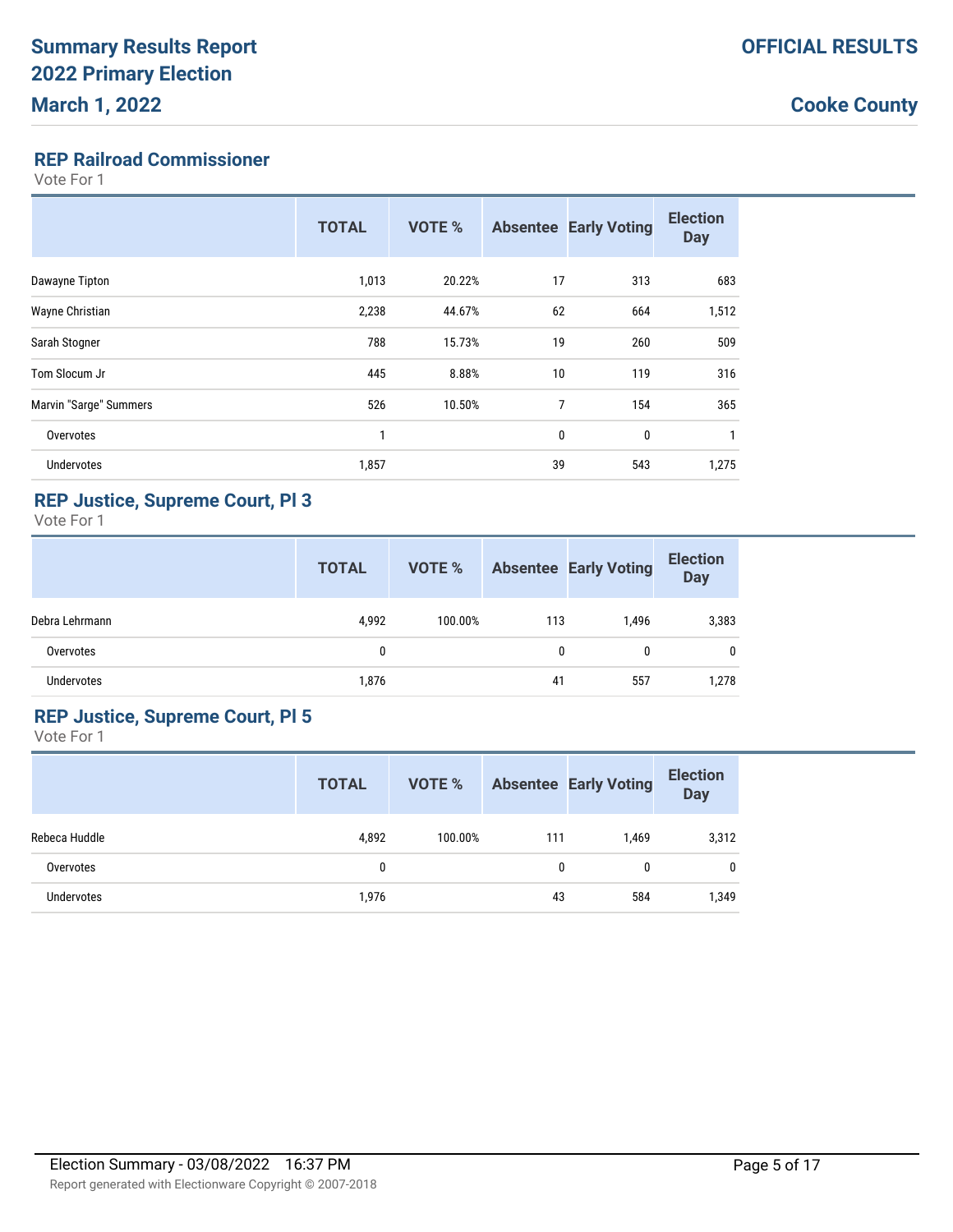**REP Justice, Supreme Court, Pl 9**

Vote For 1

|                   | <b>TOTAL</b> | <b>VOTE %</b> |              | <b>Absentee Early Voting</b> | <b>Election</b><br><b>Day</b> |
|-------------------|--------------|---------------|--------------|------------------------------|-------------------------------|
| David J. Schenck  | 2,989        | 61.87%        | 58           | 845                          | 2,086                         |
| Evan Young        | 1,842        | 38.13%        | 58           | 611                          | 1,173                         |
| Overvotes         | 0            |               | $\mathbf{0}$ | 0                            | $\mathbf{0}$                  |
| <b>Undervotes</b> | 2,037        |               | 38           | 597                          | 1,402                         |

### **REP Judge, Ct of Crim App, Pl 2**

Vote For 1

|                   | <b>TOTAL</b> | VOTE %  |     | <b>Absentee Early Voting</b> | <b>Election</b><br><b>Day</b> |
|-------------------|--------------|---------|-----|------------------------------|-------------------------------|
| Mary Lou Keel     | 4,810        | 100.00% | 111 | 1,463                        | 3,236                         |
| Overvotes         | 0            |         | 0   | 0                            | 0                             |
| <b>Undervotes</b> | 2,058        |         | 43  | 590                          | 1,425                         |

### **REP Judge, Ct of Crim App, Pl 5**

Vote For 1

|                     | <b>TOTAL</b> | <b>VOTE %</b> |    | <b>Absentee Early Voting</b> | <b>Election</b><br><b>Day</b> |
|---------------------|--------------|---------------|----|------------------------------|-------------------------------|
| <b>Scott Walker</b> | 3,042        | 63.06%        | 78 | 940                          | 2,024                         |
| Clint Morgan        | 1,782        | 36.94%        | 39 | 516                          | 1,227                         |
| Overvotes           |              |               | 0  | $\mathbf{0}$                 |                               |
| <b>Undervotes</b>   | 2,043        |               | 37 | 597                          | 1,409                         |

## **REP Judge, Ct of Crim App, Pl 6**

|                       | <b>TOTAL</b> | <b>VOTE %</b> |     | <b>Absentee Early Voting</b> | <b>Election</b><br><b>Day</b> |
|-----------------------|--------------|---------------|-----|------------------------------|-------------------------------|
| Jesse F. McClure, III | 4.708        | 100.00%       | 110 | 1.411                        | 3,187                         |
| Overvotes             | 0            |               | 0   | 0                            | $\mathbf{0}$                  |
| Undervotes            | 2,160        |               | 44  | 642                          | 1,474                         |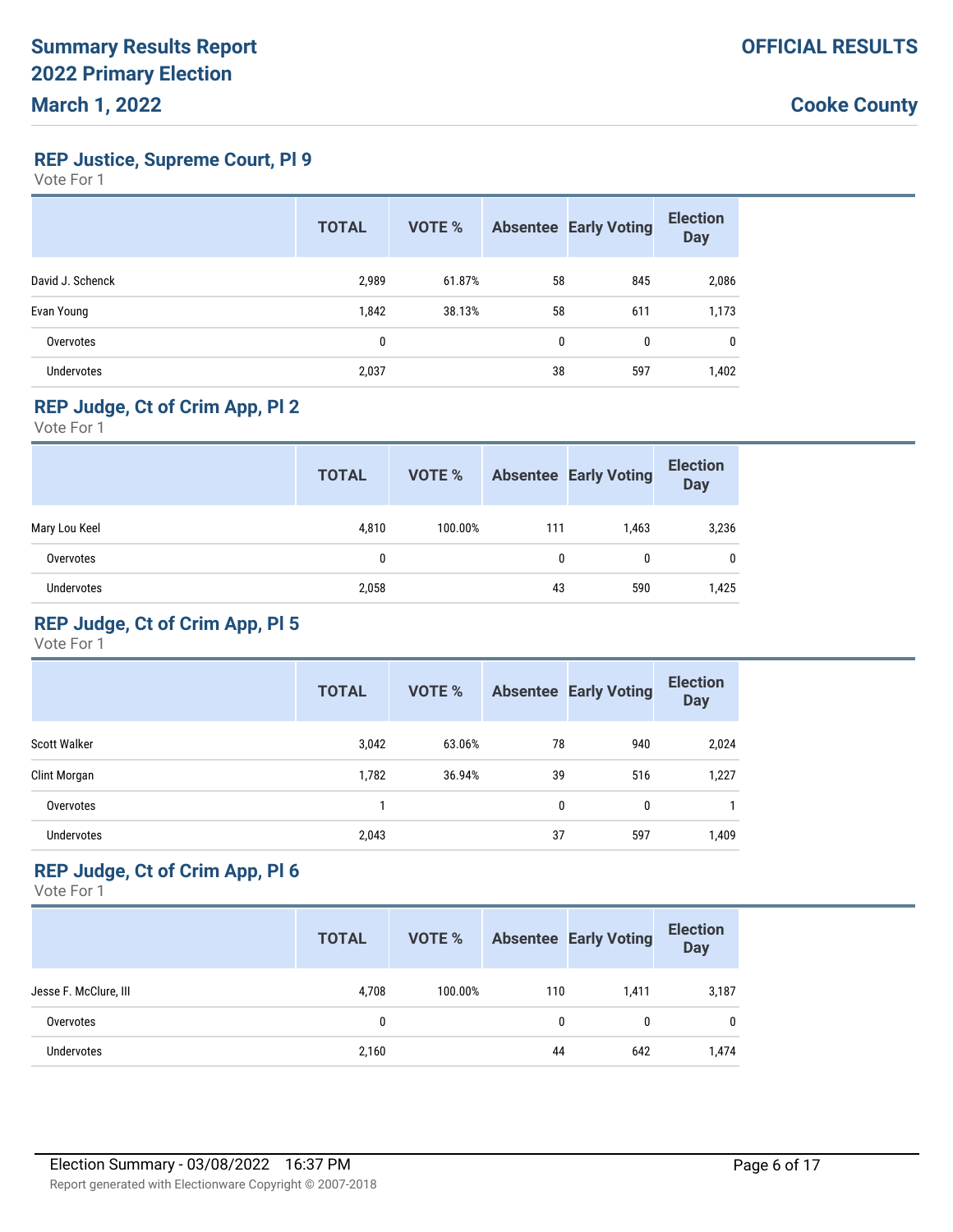**REP Member, State BoE, Dist 12**

Vote For 1

|            | <b>TOTAL</b> | VOTE %  |     | <b>Absentee Early Voting</b> | <b>Election</b><br><b>Day</b> |
|------------|--------------|---------|-----|------------------------------|-------------------------------|
| Pam Little | 4,785        | 100.00% | 113 | 1,444                        | 3,228                         |
| Overvotes  | 0            |         | 0   | 0                            | 0                             |
| Undervotes | 2,083        |         | 41  | 609                          | 1,433                         |

#### **REP State Senator, Dist 30**

Vote For 1

|               | <b>TOTAL</b> | VOTE %  |              | <b>Absentee Early Voting</b> | <b>Election</b><br><b>Day</b> |
|---------------|--------------|---------|--------------|------------------------------|-------------------------------|
| Drew Springer | 5,696        | 100.00% | 128          | 1,694                        | 3,874                         |
| Overvotes     | 0            |         | $\mathbf{0}$ | $\mathbf{0}$                 | $\mathbf{0}$                  |
| Undervotes    | 1,172        |         | 26           | 359                          | 787                           |

#### **REP State Rep, Dist 68**

Vote For 1

|                   | <b>TOTAL</b> | <b>VOTE %</b> |                | <b>Absentee Early Voting</b> | <b>Election</b><br><b>Day</b> |
|-------------------|--------------|---------------|----------------|------------------------------|-------------------------------|
| Craig Carter      | 703          | 11.48%        | 6              | 196                          | 501                           |
| Mark Middleton    | 1,051        | 17.16%        | 13             | 271                          | 767                           |
| David Spiller     | 4,191        | 68.41%        | 121            | 1,345                        | 2,725                         |
| Gary W. Franklin  | 181          | 2.95%         | $\overline{2}$ | 57                           | 122                           |
| Overvotes         | $\mathbf{0}$ |               | $\mathbf{0}$   | 0                            | 0                             |
| <b>Undervotes</b> | 742          |               | 12             | 184                          | 546                           |

## **REP Justice, 2nd Ct of App Dist, Pl 3**

|                   | <b>TOTAL</b> | <b>VOTE %</b> |     | <b>Absentee Early Voting</b> | <b>Election</b><br><b>Day</b> |
|-------------------|--------------|---------------|-----|------------------------------|-------------------------------|
| Elizabeth Kerr    | 4,803        | 100.00%       | 113 | 1.454                        | 3,236                         |
| Overvotes         | 0            |               | 0   | 0                            | 0                             |
| <b>Undervotes</b> | 2,065        |               | 41  | 599                          | 1,425                         |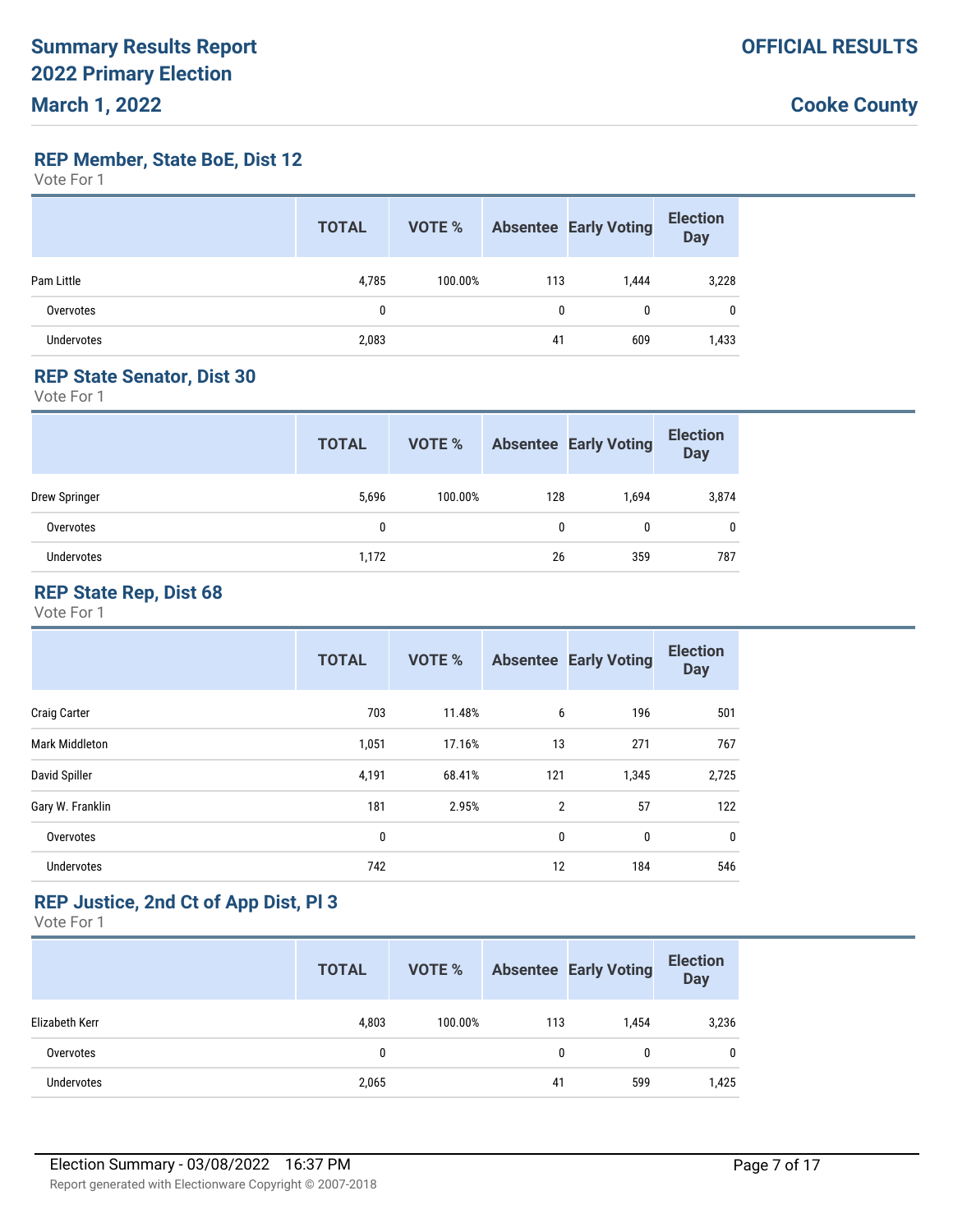## **REP County Judge**

Vote For 1

|                      | <b>TOTAL</b> | <b>VOTE %</b> |              | <b>Absentee Early Voting</b> | <b>Election</b><br><b>Day</b> |
|----------------------|--------------|---------------|--------------|------------------------------|-------------------------------|
| Leon Klement         | 2,454        | 38.67%        | 48           | 662                          | 1,744                         |
| John O. Roane        | 2,265        | 35.69%        | 48           | 672                          | 1,545                         |
| <b>Steve Starnes</b> | 1,627        | 25.64%        | 44           | 591                          | 992                           |
| Overvotes            | 0            |               | $\mathbf{0}$ | 0                            | 0                             |
| <b>Undervotes</b>    | 522          |               | 14           | 128                          | 380                           |

### **REP Judge, County Court at Law**

Vote For 1

|                | <b>TOTAL</b> | <b>VOTE %</b> |              | <b>Absentee Early Voting</b> | <b>Election</b><br><b>Day</b> |
|----------------|--------------|---------------|--------------|------------------------------|-------------------------------|
| Lynn Switzer   | 3,037        | 49.51%        | 68           | 890                          | 2,079                         |
| John H. Morris | 3,097        | 50.49%        | 73           | 992                          | 2,032                         |
| Overvotes      | 0            |               | $\mathbf{0}$ | 0                            | $\mathbf 0$                   |
| Undervotes     | 734          |               | 13           | 171                          | 550                           |

#### **REP District Clerk**

Vote For 1

|                  | <b>TOTAL</b> | <b>VOTE %</b> |     | <b>Absentee Early Voting</b> | <b>Election</b><br>Day |
|------------------|--------------|---------------|-----|------------------------------|------------------------|
| Marci A. Gilbert | 5,211        | 100.00%       | 124 | 1.600                        | 3,487                  |
| Overvotes        | 0            |               | 0   | 0                            | $\mathbf{0}$           |
| Undervotes       | 1,657        |               | 30  | 453                          | 1,174                  |

### **REP County Clerk**

|              | <b>TOTAL</b> | <b>VOTE %</b> |     | <b>Absentee Early Voting</b> | <b>Election</b><br><b>Day</b> |
|--------------|--------------|---------------|-----|------------------------------|-------------------------------|
| Pam Harrison | 5,371        | 100.00%       | 138 | 1,658                        | 3,575                         |
| Overvotes    | 0            |               | 0   | 0                            | $\mathbf{0}$                  |
| Undervotes   | 1,497        |               | 16  | 395                          | 1,086                         |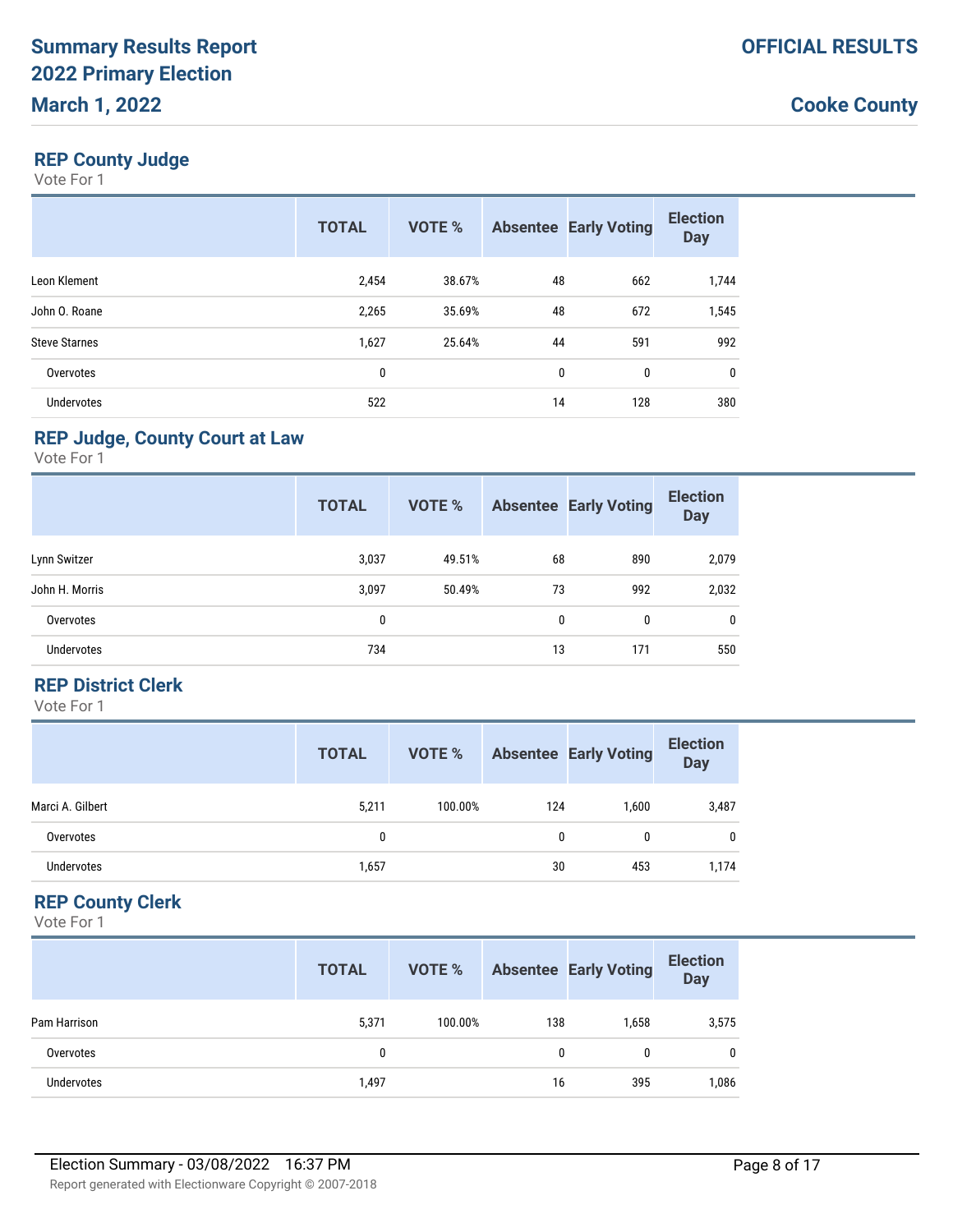#### **REP County Treasurer**

Vote For 1

|               | <b>TOTAL</b> | VOTE %  |     | <b>Absentee Early Voting</b> | <b>Election</b><br><b>Day</b> |
|---------------|--------------|---------|-----|------------------------------|-------------------------------|
| Patty Brennan | 5,174        | 100.00% | 118 | 1,606                        | 3,450                         |
| Overvotes     | 0            |         | 0   | 0                            | $\mathbf{0}$                  |
| Undervotes    | 1,694        |         | 36  | 447                          | 1,211                         |

#### **REP County Commissioner Pct 2**

Vote For 1

|                 | <b>TOTAL</b> | VOTE %  |              | <b>Absentee Early Voting</b> | <b>Election</b><br><b>Day</b> |
|-----------------|--------------|---------|--------------|------------------------------|-------------------------------|
| Jason M. Snuggs | 1,693        | 100.00% | 34           | 488                          | 1,171                         |
| Overvotes       | 0            |         | $\mathbf{0}$ | $\mathbf{0}$                 | $\mathbf{0}$                  |
| Undervotes      | 494          |         | 9            | 143                          | 342                           |

### **REP County Commissioner Pct 4**

Vote For 1

|                   | <b>TOTAL</b> | <b>VOTE %</b> |              | <b>Absentee Early Voting</b> | <b>Election</b><br><b>Day</b> |
|-------------------|--------------|---------------|--------------|------------------------------|-------------------------------|
| Jeremy Jay Bayer  | 420          | 26.48%        | 7            | 61                           | 352                           |
| John Metzler      | 531          | 33.48%        | 11           | 153                          | 367                           |
| Matt P. Sicking   | 635          | 40.04%        | 10           | 96                           | 529                           |
| Overvotes         | 0            |               | $\mathbf{0}$ | 0                            | $\mathbf{0}$                  |
| <b>Undervotes</b> | 61           |               |              | 20                           | 40                            |

#### **REP JOP Pct 1**

|                      | <b>TOTAL</b> | VOTE %  |    | <b>Absentee Early Voting</b> | <b>Election</b><br><b>Day</b> |
|----------------------|--------------|---------|----|------------------------------|-------------------------------|
| John J. "Jody" Henry | 2.434        | 100.00% | 53 | 669                          | 1,712                         |
| Overvotes            | 0            |         | 0  |                              | $\mathbf{0}$                  |
| <b>Undervotes</b>    | 668          |         | 13 | 172                          | 483                           |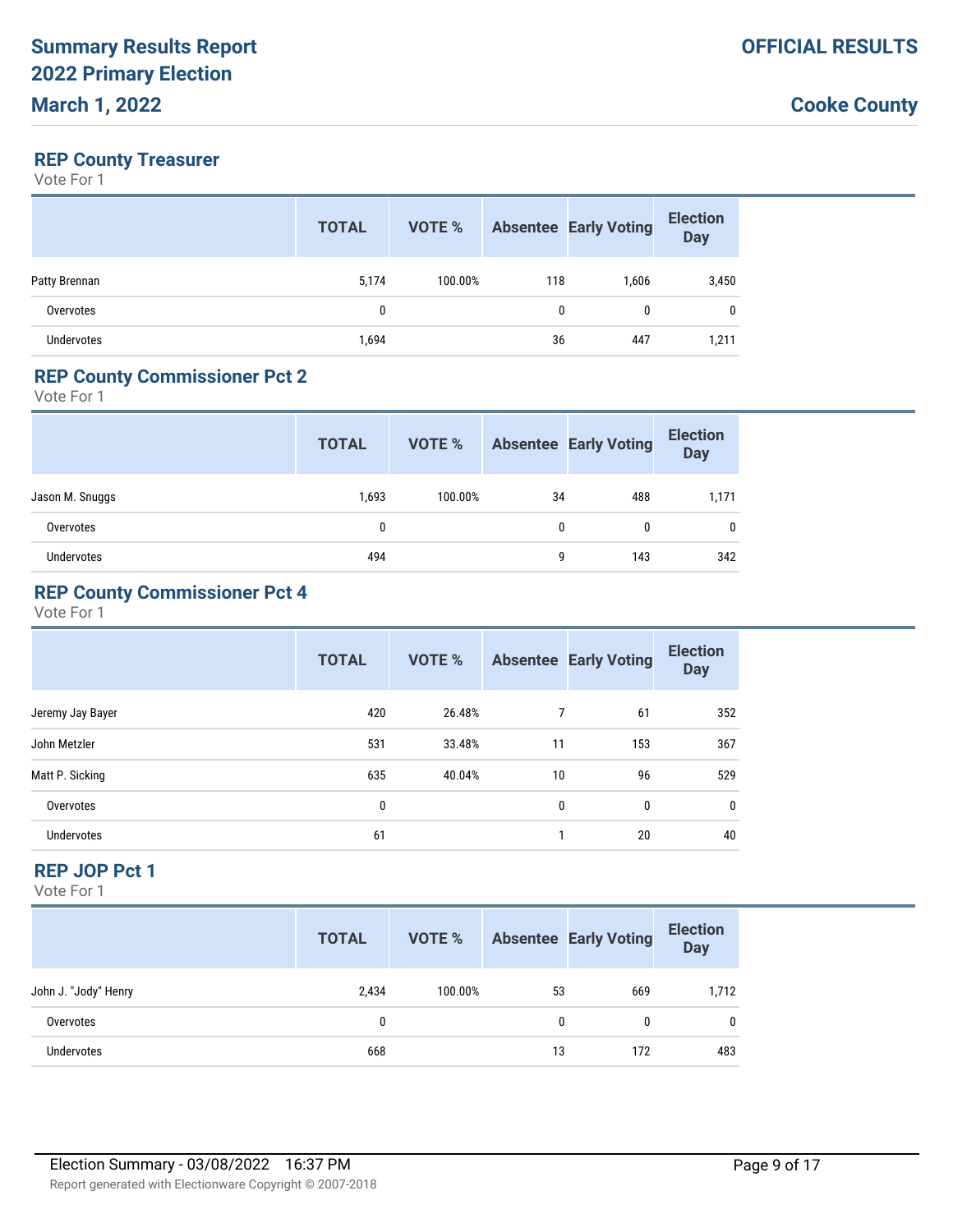#### **REP JOP Pct 2**

Vote For 1

|                                | <b>TOTAL</b> | <b>VOTE %</b> |              | <b>Absentee Early Voting</b> | <b>Election</b><br><b>Day</b> |
|--------------------------------|--------------|---------------|--------------|------------------------------|-------------------------------|
| <b>Bradley "Brad" Mitchell</b> | 1,478        | 47.86%        | 27           | 436                          | 1,015                         |
| Carroll L. Johnson             | 1,610        | 52.14%        | 37           | 590                          | 983                           |
| Overvotes                      | 0            |               | $\mathbf{0}$ | $\mathbf{0}$                 | $\mathbf{0}$                  |
| Undervotes                     | 678          |               | 24           | 186                          | 468                           |

#### **REP County Chair**

Vote For 1

|                   | <b>TOTAL</b> | VOTE %  |     | <b>Absentee Early Voting</b> | <b>Election</b><br><b>Day</b> |
|-------------------|--------------|---------|-----|------------------------------|-------------------------------|
| Chris McNamara    | 5,047        | 100.00% | 115 | 1.548                        | 3,384                         |
| Overvotes         | $\mathbf{0}$ |         | 0   | 0                            | 0                             |
| <b>Undervotes</b> | 1,821        |         | 39  | 505                          | 1,277                         |

### **REP Proposition 1**

Vote For 1

|                   | <b>TOTAL</b> | <b>VOTE %</b> |              | <b>Absentee Early Voting</b> | <b>Election</b><br><b>Day</b> |
|-------------------|--------------|---------------|--------------|------------------------------|-------------------------------|
| <b>YES</b>        | 6,274        | 93.09%        | 135          | 1,880                        | 4,259                         |
| N <sub>0</sub>    | 466          | 6.91%         | 11           | 149                          | 306                           |
| Overvotes         | 0            |               | $\mathbf{0}$ | 0                            | 0                             |
| <b>Undervotes</b> | 128          |               | 8            | 24                           | 96                            |

#### **REP Proposition 2**

|                   | <b>TOTAL</b>   | <b>VOTE %</b> |     | <b>Absentee Early Voting</b> | <b>Election</b><br><b>Day</b> |
|-------------------|----------------|---------------|-----|------------------------------|-------------------------------|
| <b>YES</b>        | 5,096          | 78.12%        | 103 | 1,511                        | 3,482                         |
| N <sub>0</sub>    | 1,427          | 21.88%        | 36  | 464                          | 927                           |
| Overvotes         | $\overline{2}$ |               | 0   | 0                            | 2                             |
| <b>Undervotes</b> | 343            |               | 15  | 78                           | 250                           |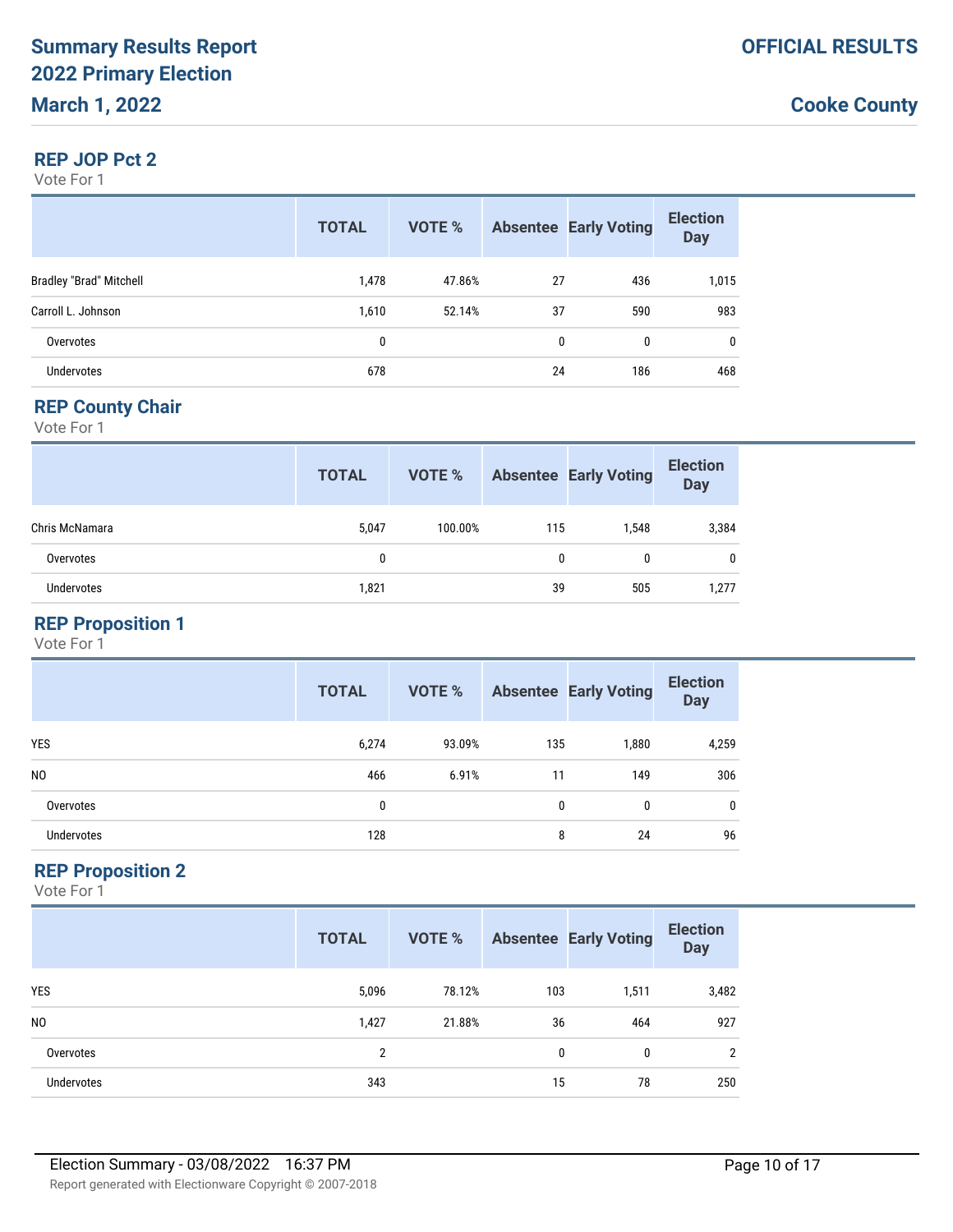### **REP Proposition 3**

Vote For 1

|                   | <b>TOTAL</b> | VOTE % |              | <b>Absentee Early Voting</b> | <b>Election</b><br><b>Day</b> |
|-------------------|--------------|--------|--------------|------------------------------|-------------------------------|
| <b>YES</b>        | 6,026        | 89.62% | 128          | 1,774                        | 4,124                         |
| N <sub>0</sub>    | 698          | 10.38% | 17           | 242                          | 439                           |
| Overvotes         | 2            |        | $\mathbf{0}$ | 0                            | 2                             |
| <b>Undervotes</b> | 142          |        | 9            | 37                           | 96                            |

#### **REP Proposition 4**

Vote For 1

|                   | <b>TOTAL</b> | <b>VOTE %</b> |              | <b>Absentee Early Voting</b> | <b>Election</b><br><b>Day</b> |
|-------------------|--------------|---------------|--------------|------------------------------|-------------------------------|
| <b>YES</b>        | 6,100        | 91.83%        | 135          | 1,815                        | 4,150                         |
| NO.               | 543          | 8.17%         | 6            | 178                          | 359                           |
| Overvotes         | 0            |               | $\mathbf{0}$ | 0                            | $\mathbf{0}$                  |
| <b>Undervotes</b> | 225          |               | 13           | 60                           | 152                           |

## **REP Proposition 5**

Vote For 1

|                   | <b>TOTAL</b> | <b>VOTE %</b> |     | <b>Absentee Early Voting</b> | <b>Election</b><br><b>Day</b> |
|-------------------|--------------|---------------|-----|------------------------------|-------------------------------|
| <b>YES</b>        | 5,806        | 88.00%        | 118 | 1,688                        | 4,000                         |
| N <sub>0</sub>    | 792          | 12.00%        | 21  | 280                          | 491                           |
| Overvotes         | 0            |               | 0   | 0                            | $\mathbf{0}$                  |
| <b>Undervotes</b> | 270          |               | 15  | 85                           | 170                           |

### **REP Proposition 6**

|                   | <b>TOTAL</b> | <b>VOTE %</b> |     | <b>Absentee Early Voting</b> | <b>Election</b><br><b>Day</b> |
|-------------------|--------------|---------------|-----|------------------------------|-------------------------------|
| <b>YES</b>        | 5,430        | 83.84%        | 106 | 1,588                        | 3,736                         |
| N <sub>0</sub>    | 1,047        | 16.16%        | 34  | 362                          | 651                           |
| Overvotes         |              |               | 0   | $\mathbf{0}$                 |                               |
| <b>Undervotes</b> | 390          |               | 14  | 103                          | 273                           |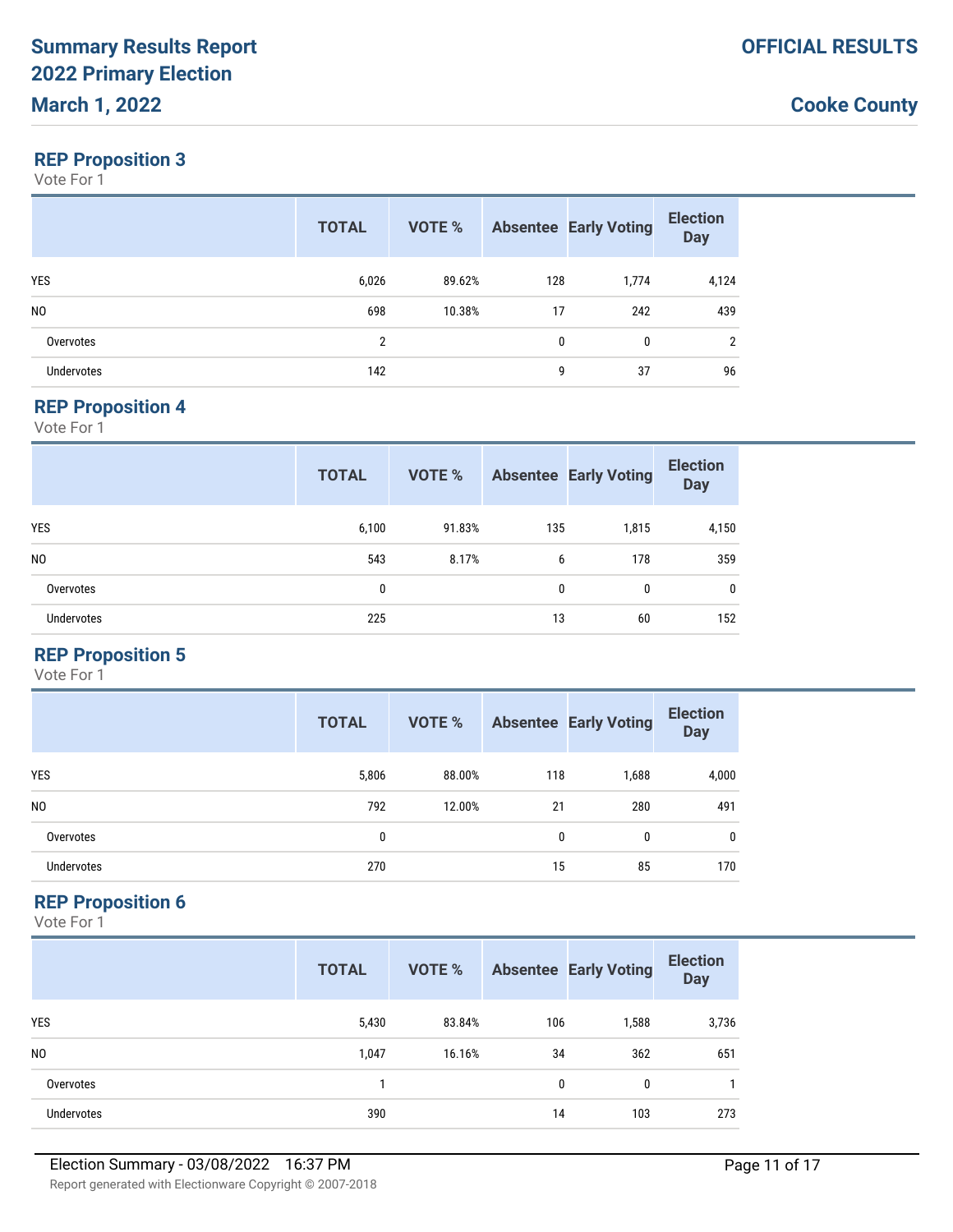### **REP Proposition 7**

Vote For 1

|                | <b>TOTAL</b> | VOTE % |              | <b>Absentee Early Voting</b> | <b>Election</b><br><b>Day</b> |
|----------------|--------------|--------|--------------|------------------------------|-------------------------------|
| <b>YES</b>     | 6,488        | 96.69% | 143          | 1,926                        | 4,419                         |
| N <sub>0</sub> | 222          | 3.31%  | 6            | 83                           | 133                           |
| Overvotes      | 0            |        | $\mathbf{0}$ | 0                            | 0                             |
| Undervotes     | 158          |        | 5            | 44                           | 109                           |

#### **REP Proposition 8**

Vote For 1

|                   | <b>TOTAL</b> | <b>VOTE %</b> |              | <b>Absentee Early Voting</b> | <b>Election</b><br><b>Day</b> |
|-------------------|--------------|---------------|--------------|------------------------------|-------------------------------|
| <b>YES</b>        | 6,271        | 93.81%        | 139          | 1,857                        | 4,275                         |
| N <sub>0</sub>    | 414          | 6.19%         | 8            | 134                          | 272                           |
| Overvotes         | 0            |               | $\mathbf{0}$ | 0                            | 0                             |
| <b>Undervotes</b> | 183          |               |              | 62                           | 114                           |

## **REP Proposition 9**

Vote For 1

|                   | <b>TOTAL</b> | <b>VOTE %</b> |     | <b>Absentee Early Voting</b> | <b>Election</b><br><b>Day</b> |
|-------------------|--------------|---------------|-----|------------------------------|-------------------------------|
| <b>YES</b>        | 5,526        | 83.14%        | 121 | 1,713                        | 3,692                         |
| N <sub>0</sub>    | 1,121        | 16.86%        | 24  | 284                          | 813                           |
| Overvotes         |              |               | 0   | $\mathbf{0}$                 |                               |
| <b>Undervotes</b> | 220          |               | 9   | 56                           | 155                           |

### **REP Proposition 10**

|                   | <b>TOTAL</b> | <b>VOTE %</b> |     | <b>Absentee Early Voting</b> | <b>Election</b><br><b>Day</b> |
|-------------------|--------------|---------------|-----|------------------------------|-------------------------------|
| <b>YES</b>        | 6,203        | 93.96%        | 132 | 1,842                        | 4,229                         |
| N <sub>0</sub>    | 399          | 6.04%         | 9   | 137                          | 253                           |
| Overvotes         | 0            |               | 0   | 0                            | $\mathbf 0$                   |
| <b>Undervotes</b> | 266          |               | 13  | 74                           | 179                           |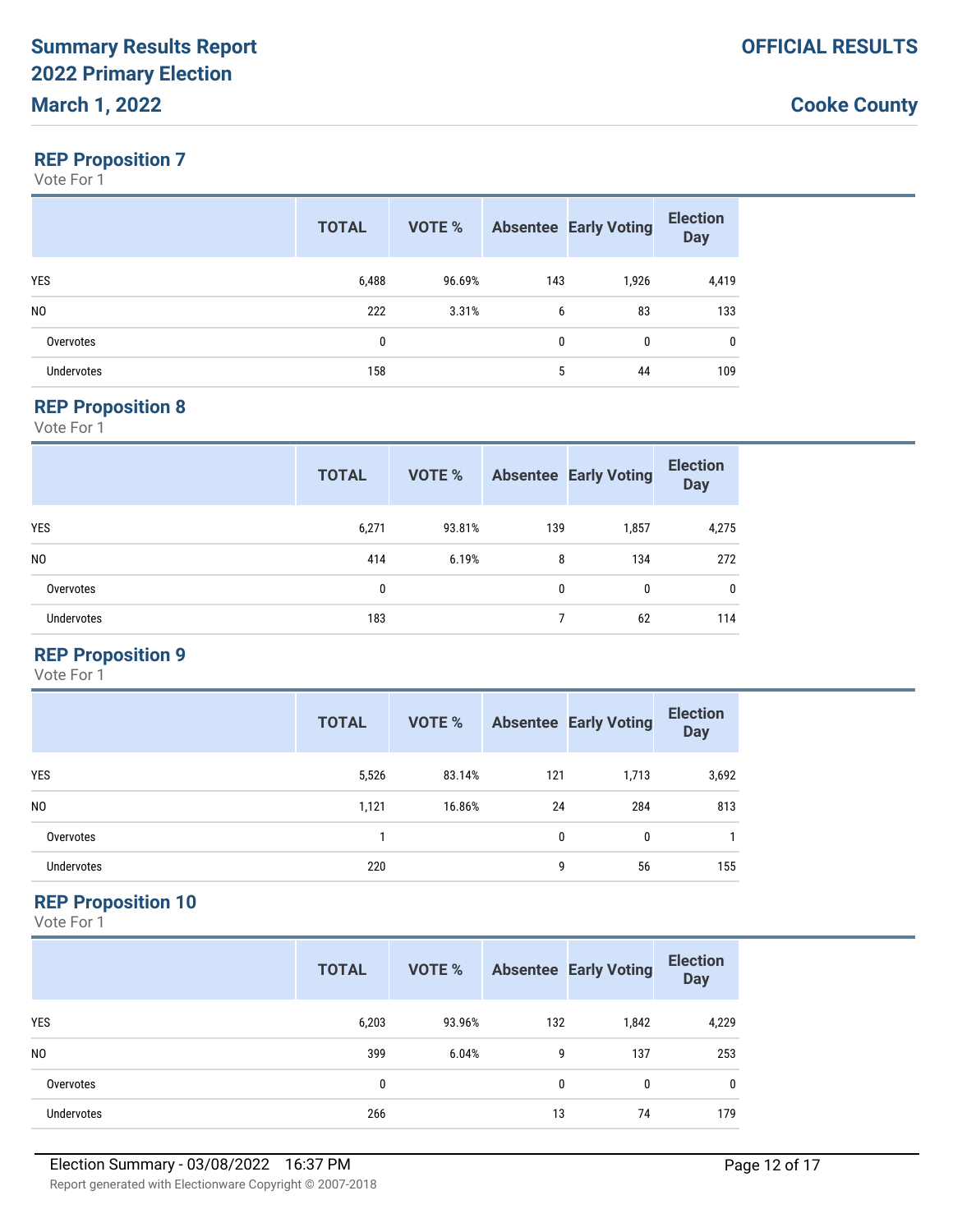#### **DEM Governor**

Vote For 1

|                             | <b>TOTAL</b>   | <b>VOTE %</b> |                | <b>Absentee Early Voting</b> | <b>Election</b><br><b>Day</b> |
|-----------------------------|----------------|---------------|----------------|------------------------------|-------------------------------|
| <b>Rich Wakeland</b>        | 10             | 2.13%         | 2              | 4                            | 4                             |
| Inocencio (Inno) Barrientez | $\overline{2}$ | 0.43%         | $\mathbf{0}$   | 0                            | $\overline{2}$                |
| Michael Cooper              | 13             | 2.77%         | $\overline{2}$ | 4                            | 7                             |
| Joy Diaz                    | 14             | 2.99%         | 1              | 3                            | 10                            |
| Beto O'Rourke               | 430            | 91.68%        | 62             | 127                          | 241                           |
| Overvotes                   | 0              |               | $\mathbf{0}$   | 0                            | 0                             |
| <b>Undervotes</b>           | 7              |               | 0              | $\overline{2}$               | 5                             |

## **DEM Lieutenant Governor**

Vote For 1

|                   | <b>TOTAL</b> | <b>VOTE %</b> |              | <b>Absentee Early Voting</b> | <b>Election</b><br><b>Day</b> |
|-------------------|--------------|---------------|--------------|------------------------------|-------------------------------|
| Carla Brailey     | 117          | 26.90%        | 12           | 30                           | 75                            |
| Michelle Beckley  | 145          | 33.33%        | 21           | 39                           | 85                            |
| Mike Collier      | 173          | 39.77%        | 30           | 58                           | 85                            |
| Overvotes         | 0            |               | $\mathbf{0}$ | 0                            | $\mathbf 0$                   |
| <b>Undervotes</b> | 41           |               | 4            | 13                           | 24                            |

### **DEM Attorney General**

|                         | <b>TOTAL</b> | <b>VOTE %</b> |             | <b>Absentee Early Voting</b> | <b>Election</b><br><b>Day</b> |
|-------------------------|--------------|---------------|-------------|------------------------------|-------------------------------|
| Lee Merritt             | 98           | 22.53%        | 13          | 30                           | 55                            |
| Mike Fields             | 60           | 13.79%        | 8           | 13                           | 39                            |
| S. "TBONE" Raynor       | 34           | 7.82%         | 5           | 8                            | 21                            |
| Joe Jaworski            | 75           | 17.24%        | 10          | 26                           | 39                            |
| Rochelle Mercedes Garza | 168          | 38.62%        | 26          | 50                           | 92                            |
| Overvotes               | 0            |               | $\mathbf 0$ | $\mathbf{0}$                 | 0                             |
| <b>Undervotes</b>       | 41           |               | 5           | 13                           | 23                            |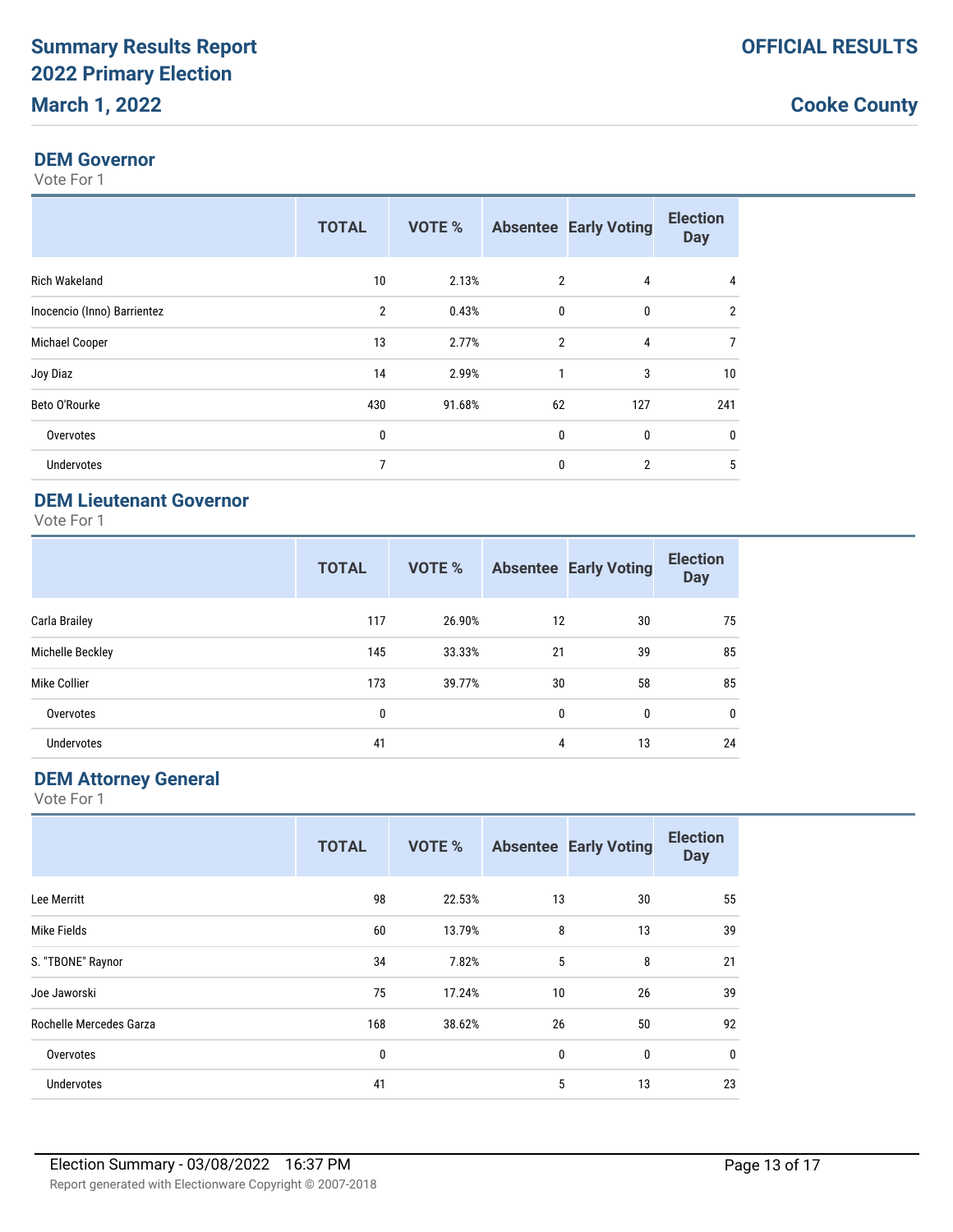**DEM Comptroller of Public Accounts**

Vote For 1

|                    | <b>TOTAL</b> | <b>VOTE %</b> |    | <b>Absentee Early Voting</b> | <b>Election</b><br><b>Day</b> |
|--------------------|--------------|---------------|----|------------------------------|-------------------------------|
| Janet T. Dudding   | 203          | 48.92%        | 40 | 57                           | 106                           |
| Angel Luis Vega    | 120          | 28.92%        | 6  | 37                           | 77                            |
| <b>Tim Mahoney</b> | 92           | 22.17%        | 15 | 27                           | 50                            |
| Overvotes          | 0            |               | 0  | 0                            | 0                             |
| <b>Undervotes</b>  | 61           |               | 6  | 19                           | 36                            |

### **DEM Comm General Land Office**

Vote For 1

|                             | <b>TOTAL</b> | <b>VOTE %</b> |              | <b>Absentee Early Voting</b> | <b>Election</b><br><b>Day</b> |
|-----------------------------|--------------|---------------|--------------|------------------------------|-------------------------------|
| <b>Sandragrace Martinez</b> | 115          | 27.84%        | 9            | 36                           | 70                            |
| Jay Kleberg                 | 105          | 25.42%        | 25           | 27                           | 53                            |
| Michael Lange               | 96           | 23.24%        | 16           | 29                           | 51                            |
| Jinny Suh                   | 97           | 23.49%        | 11           | 30                           | 56                            |
| Overvotes                   | 0            |               | $\mathbf{0}$ | $\mathbf 0$                  | 0                             |
| <b>Undervotes</b>           | 63           |               | 6            | 18                           | 39                            |

# **DEM Commissioner of Agriculture**

|                   | <b>TOTAL</b> | VOTE % |    | <b>Absentee Early Voting</b> | <b>Election</b><br><b>Day</b> |
|-------------------|--------------|--------|----|------------------------------|-------------------------------|
| Susan Hays        | 357          | 83.02% | 46 | 101                          | 210                           |
| Ed Ireson         | 73           | 16.98% | 16 | 26                           | 31                            |
| Overvotes         | 0            |        | 0  | 0                            | 0                             |
| <b>Undervotes</b> | 46           |        | 5  | 13                           | 28                            |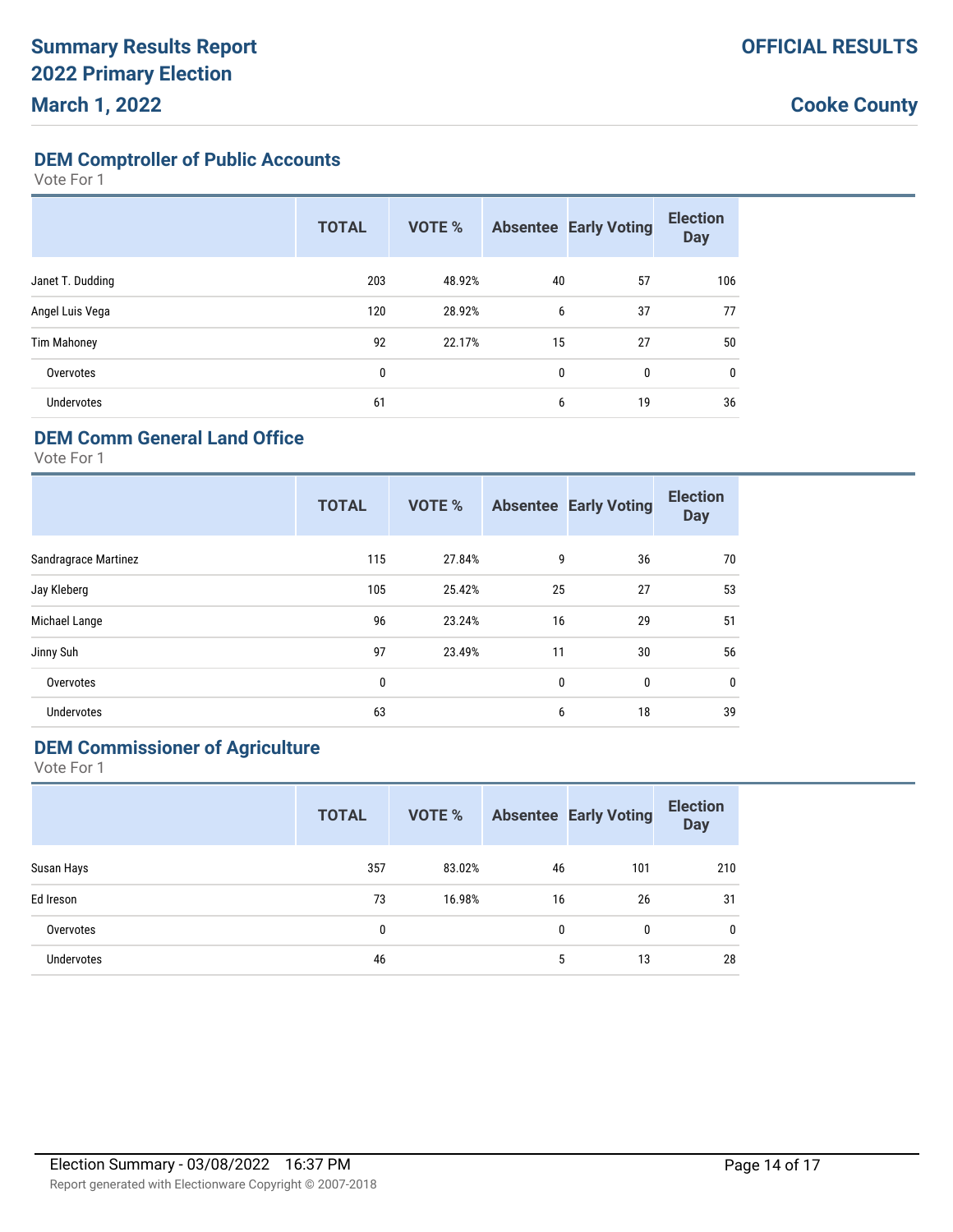#### **DEM Railroad Commissioner**

Vote For 1

|              | <b>TOTAL</b> | VOTE %  |    | <b>Absentee Early Voting</b> | <b>Election</b><br><b>Day</b> |
|--------------|--------------|---------|----|------------------------------|-------------------------------|
| Luke Warford | 398          | 100.00% | 59 | 116                          | 223                           |
| Overvotes    | 0            |         | 0  | 0                            | 0                             |
| Undervotes   | 78           |         | 8  | 24                           | 46                            |

#### **DEM Justice, Supreme Court, Pl 3**

Vote For 1

|               | <b>TOTAL</b> | VOTE %  |              | <b>Absentee Early Voting</b> | <b>Election</b><br><b>Day</b> |
|---------------|--------------|---------|--------------|------------------------------|-------------------------------|
| Erin A Nowell | 398          | 100.00% | 59           | 119                          | 220                           |
| Overvotes     | 0            |         | $\mathbf{0}$ | 0                            | $\mathbf{0}$                  |
| Undervotes    | 78           |         | 8            | 21                           | 49                            |

## **DEM Justice, Supreme Court, Pl 5**

Vote For 1

|                | <b>TOTAL</b> | VOTE %  |    | <b>Absentee Early Voting</b> | <b>Election</b><br>Day |
|----------------|--------------|---------|----|------------------------------|------------------------|
| Amanda Reichek | 406          | 100.00% | 60 | 121                          | 225                    |
| Overvotes      | 0            |         | 0  | 0                            |                        |
| Undervotes     | 70           |         |    | 19                           | 44                     |

### **DEM Justice, Supreme Court, Pl 9**

|                 | <b>TOTAL</b> | VOTE %  |    | <b>Absentee Early Voting</b> | <b>Election</b><br><b>Day</b> |
|-----------------|--------------|---------|----|------------------------------|-------------------------------|
| Julia Maldonado | 403          | 100.00% | 60 | 118                          | 225                           |
| Overvotes       | 0            |         | 0  |                              |                               |
| Undervotes      | 73           |         |    | 22                           | 44                            |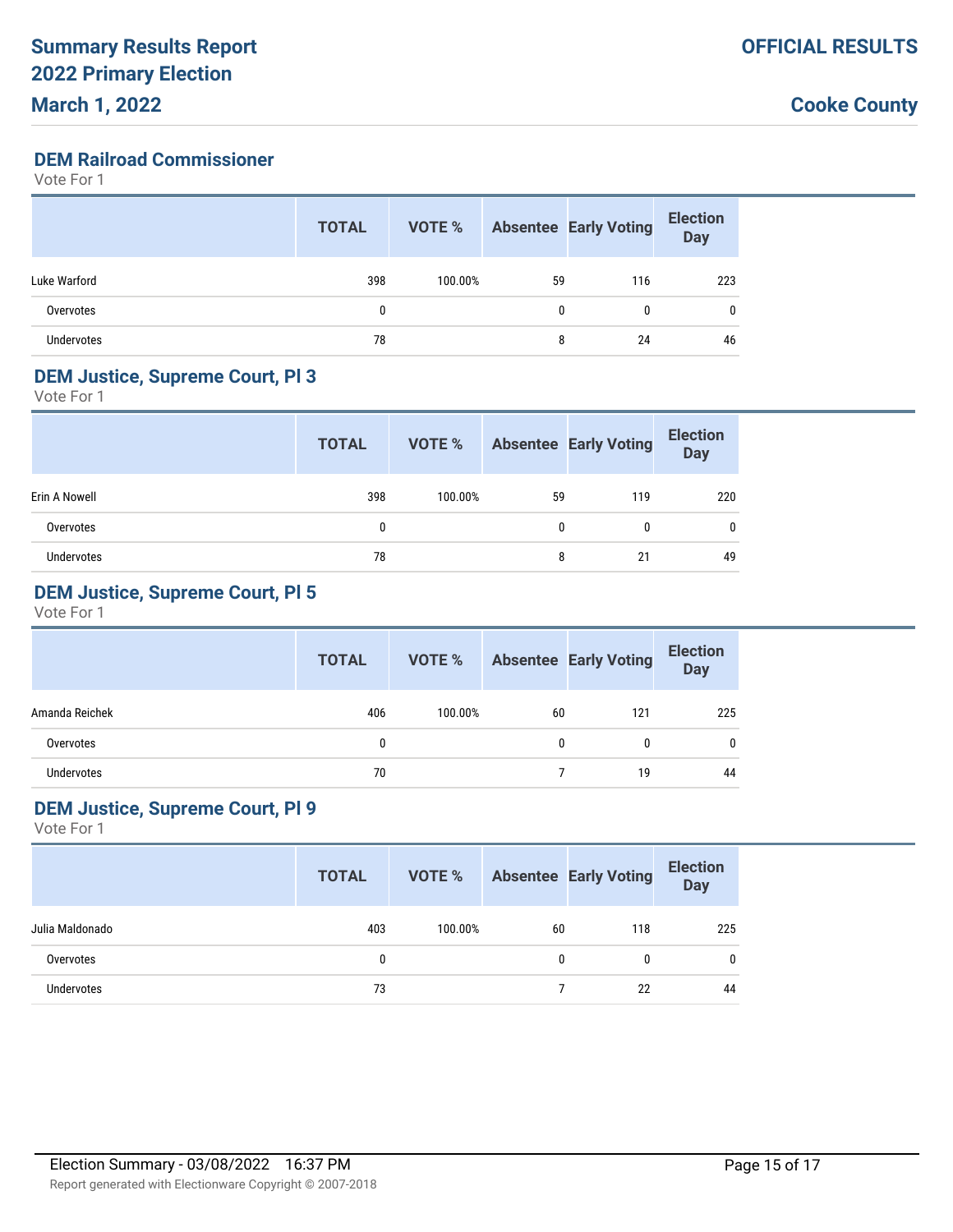**DEM Judge, Ct of Crim App, Pl 5**

Vote For 1

|              | <b>TOTAL</b> | <b>VOTE %</b> |    | <b>Absentee Early Voting</b> | <b>Election</b><br><b>Day</b> |
|--------------|--------------|---------------|----|------------------------------|-------------------------------|
| Dana Huffman | 405          | 100.00%       | 60 | 121                          | 224                           |
| Overvotes    | 0            |               | 0  | 0                            | 0                             |
| Undervotes   | 71           |               |    | 19                           | 45                            |

#### **DEM Judge, Ct of Crim App, Pl 6**

Vote For 1

|                | <b>TOTAL</b> | VOTE %  |    | <b>Absentee Early Voting</b> | <b>Election</b><br>Day |
|----------------|--------------|---------|----|------------------------------|------------------------|
| Robert Johnson | 402          | 100.00% | 59 | 119                          | 224                    |
| Overvotes      | 0            |         | 0  |                              | $\mathbf{0}$           |
| Undervotes     | 74           |         | 8  | 21                           | 45                     |

## **DEM Member, State BoE, Dist 12**

Vote For 1

|                   | <b>TOTAL</b> | VOTE % |              | <b>Absentee Early Voting</b> | <b>Election</b><br><b>Day</b> |
|-------------------|--------------|--------|--------------|------------------------------|-------------------------------|
| Alex Cornwallis   | 190          | 46.57% | 24           | 47                           | 119                           |
| Roberto Velasco   | 218          | 53.43% | 37           | 70                           | 111                           |
| Overvotes         | $\mathbf{0}$ |        | $\mathbf{0}$ | 0                            | $\mathbf{0}$                  |
| <b>Undervotes</b> | 68           |        | 6            | 23                           | 39                            |

#### **DEM Justice, 2nd Ct of App Dist, Pl 3**

|                   | <b>TOTAL</b> |         |    | <b>VOTE %</b> Absentee Early Voting | <b>Election</b><br>Day |
|-------------------|--------------|---------|----|-------------------------------------|------------------------|
| Delonia A. Watson | 400          | 100.00% | 60 | 118                                 | 222                    |
| Overvotes         | 0            |         | 0  | 0                                   | 0                      |
| Undervotes        | 76           |         |    | 22                                  | 47                     |